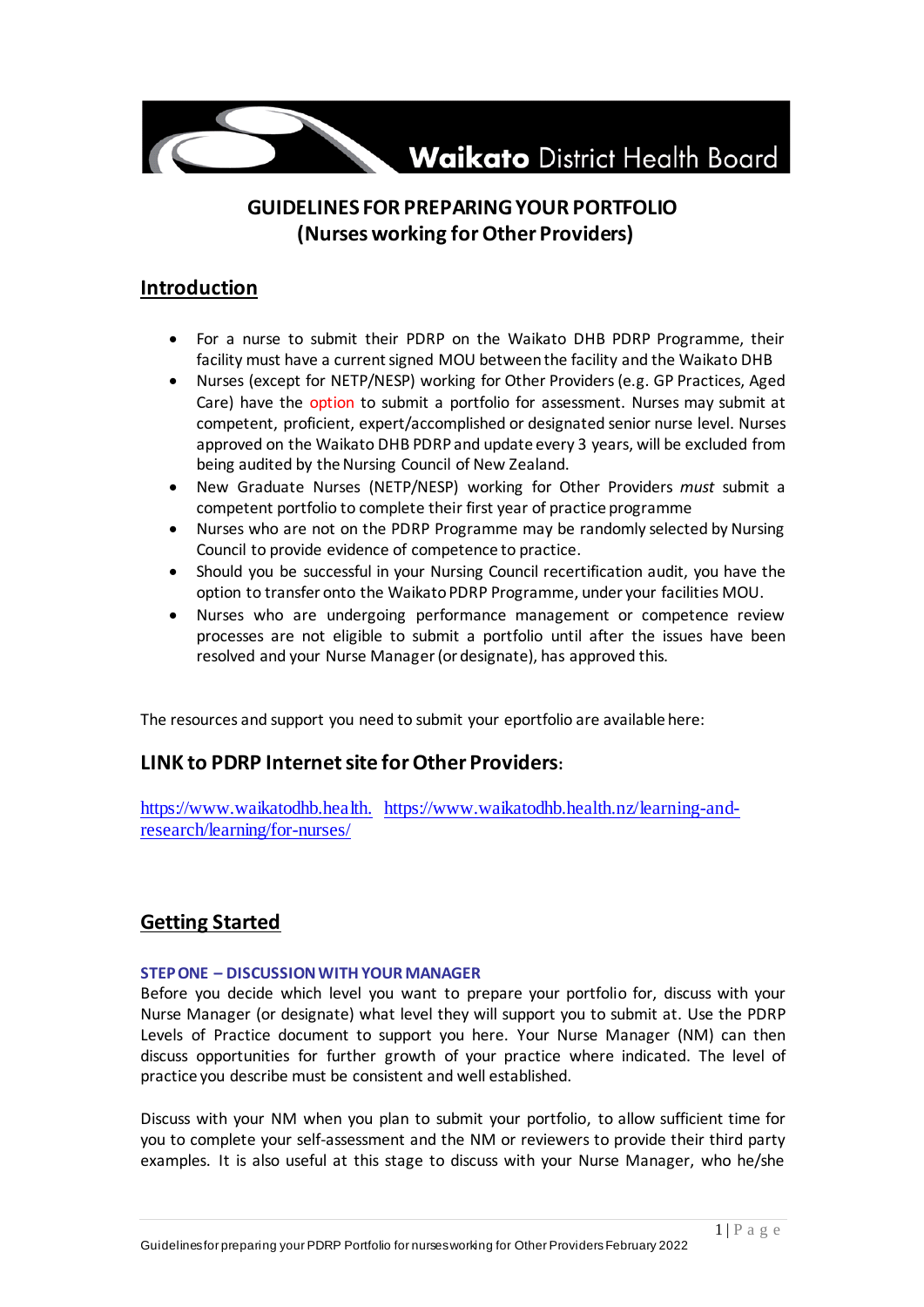would like to provide your third party reviewer evidence. Ideally, this would be one or more experienced RN colleagues or the Nurse Manger themselves.

Your Nurse Manager will need to 'sign off' the final self-assessment /peer review document to verify your practice at the level you are challenging.

#### **STEP TWO – ELECTRONIC DOCUMENTS**

It is recommended that all documents provided for your electronic portfolio (eportfolio) are saved in a file on your computer, so once you have completed each document – scan and save into your PDRP file, ensuring that each document has a file name e.g., "Self and Peer Assessment form".

#### **STEP THREE - PROFESSIONAL DEVELOPMENT RECORD**

Complete the Professional Development Record document showing total hours and provide reflective statements on 3 education activities. The reflective statements must be written to reflect the Level of Practice you are challenging. You must have a minimum of 60 hours over the last 3 years (or 20 hours in your first year of practice). This must be verified by the NM as true and correct.

If all your education is included on the verified Professional Development Record, you do not need to include attendance certificatesin your eportfolio.

#### **STEP FOUR – CURRICULUM VITAE**

Please include an up to date Curriculum Vitae. No specific format is required.

#### **STEP FIVE – SELF ASSESSMENT and PEER ASSESSMENT**

Obtain the Self-Assessment and Peer-Assessment document for your Level of Practice from the link on the PDRP Internet site and begin your self-assessment against the NCNZ Competencies. For further information on how to write these use the specific guidelinesfor level of practice (PDRP Internet site), or use the indicators for the Nursing Council New Zealand Competencies (RN/EN).

Link to NCNZ Competencies for RN's and EN Scope of Practice [https://www.nursingcouncil.org.nz/Public/Nursing/Continuing\\_competence/NCNZ/nursing](https://www.nursingcouncil.org.nz/Public/Nursing/Continuing_competence/NCNZ/nursing-section/Continuing_Competence.aspx?hkey=6542ac27-9b56-4e89-b7ae-db445c5cb952)[section/Continuing\\_Competence.aspx?hkey=6542ac27-9b56-4e89-b7ae-db445c5cb952](https://www.nursingcouncil.org.nz/Public/Nursing/Continuing_competence/NCNZ/nursing-section/Continuing_Competence.aspx?hkey=6542ac27-9b56-4e89-b7ae-db445c5cb952)

Each Competency requires a specific example from your practice, and should include your critical thinking in that situation, your decision making and problem solving, and the outcome for the client and you as a nurse. For proficient /expert/ accomplished levels please ensure your examples reflect the requirements for the level of practice. The self-assessment guidelines will assist you to describe this.

When you have completed the Domain One examples, you may choose to email these to the Nurse Co-ordinator PDRP, (via [PDRPTeam@waikatodhb.health.nz](mailto:PDRPTeam@waikatodhb.health.nz)) for feedback to ensure you are providing the necessary detail to demonstrate how you practice, and that it reflects the appropriate level of practice.

When your self-assessment is completed, email to your reviewer/s, for their examples, in preparation for the final sign off with your NM. Your completed self-assessment must be verified as a true and accurate reflection of your practice by your NM. All RN's that contribute to your peer review must sign their name, designation, and APC# on the front page of the Self-Assessment and Peer-Assessment document also.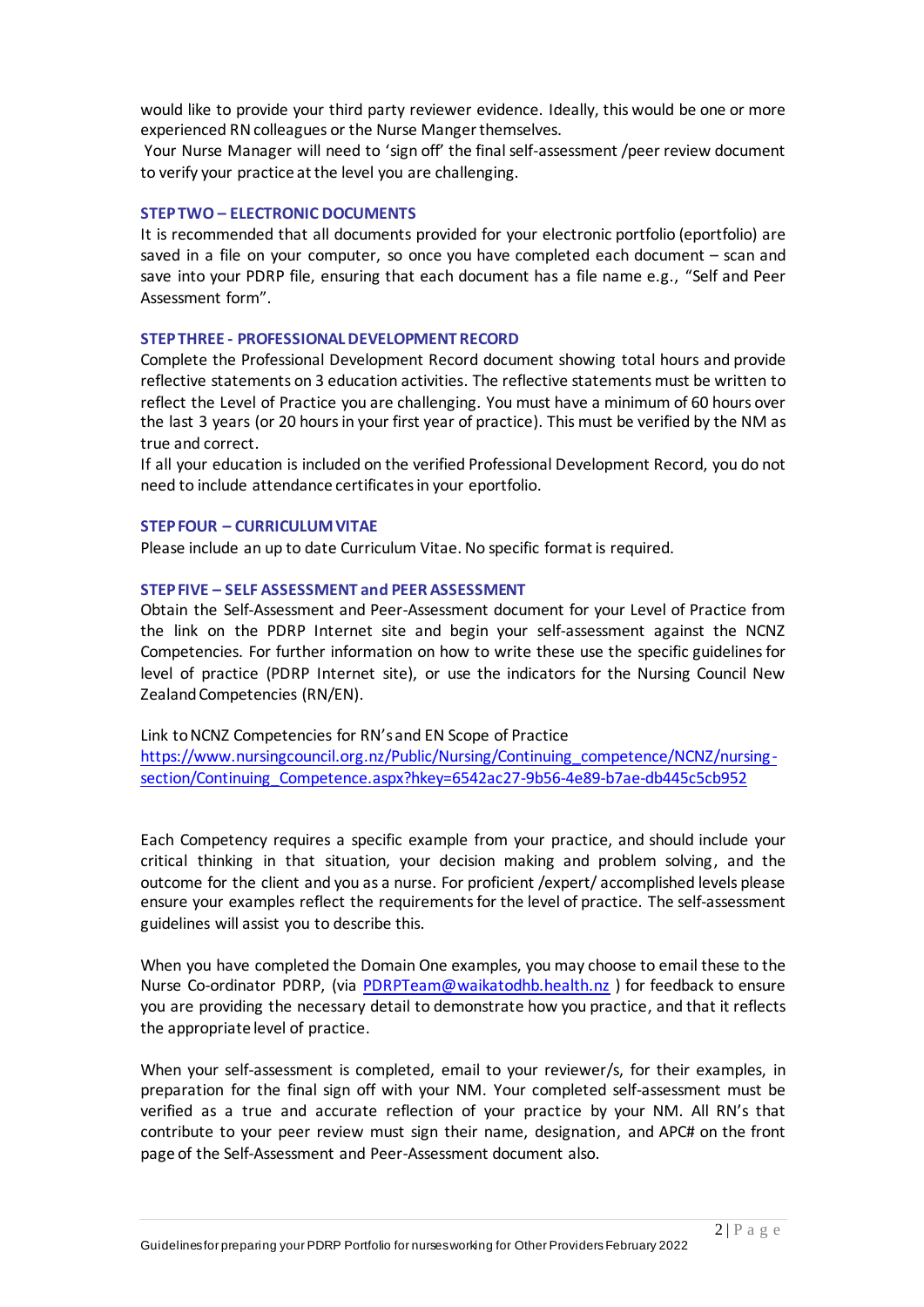The reviewer/s that contribute to your  $3<sup>rd</sup>$  party evidence need to provide specific examples from your practice, and comment on how you meet each competency, using a *different example* from your self-assessment. The document "Guidelines for Nurses Completing a Peer Review" on the PDRP internet may be helpful for your reviewer.

Please ensure at the final review time that you are able to provide evidence that *all of your compliance education, relevant to your area of practice, is completed*. eg First Aid, Medicine Management, Falls Risk, Fire and Emergency training, etc. Your Manager will be asking for evidence of this. Please note that each facility will have different requirements depending on what your area of practice is.

### **STEP SIX – ADMINISTRATION FORMS**

- 1. Complete the PDRP Portfolio Submission form electronically, and save this as a word document (not PDF).
- 2. Complete the Verification of Clinical / Practice Hours form and get signed off by Manager (minimum of 450 hours over last 3 years).
- 3. Manager must sign the Declaration Form to verify that you are not under-going a performance review or competence review process and that they have approved the level of practice that you are submitting at.
- 4. Your Professional Development Record must be signed and verified

## **Well done! - Now you are now ready to create your eportfolio and upload it forsubmission and assessment**

Please follow the instructions on the PDRP internet site how to create your e-portfolio and to upload onto Mahara (via Ko Awatea) and refer to the guidelines for submission.

# **Assessment Process**

#### **Once Submitted**

- Your Portfolio will be checked to ensure all documents are loaded and are correct. You will receive a notice advising that your portfolio is submitted.
- If documents are not correct, you will also be notified and once these have been corrected, you will receive a submission notice to your email.
- When your portfolio is assigned to an assessor you will be notified by the PDRP team. Contact will be via the "Comments" section of your portfolio. All communication between yourself and the assessor is via this route. **It is important that you are vigilant about checking your work emails throughout the assessment period, so that we can communicate with you and process your portfolio in a timely manner**.

#### **Timeframes:**

 The assessor has 4 weeks from assignment of portfolio to complete the initial assessment. The assessor will then contact you to inform you of the outcome of the initial assessment.